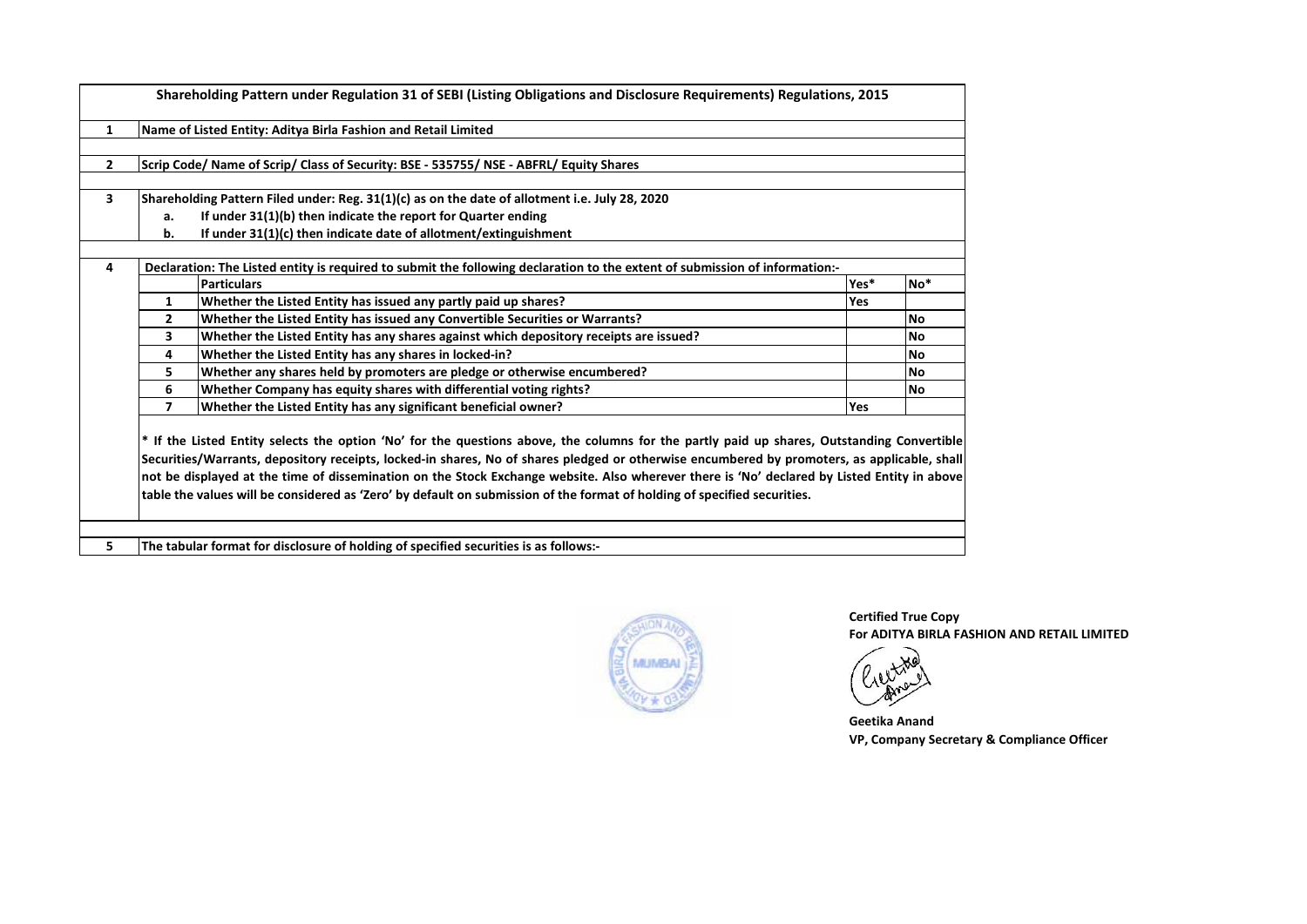## **Table I - Summary Statement holding of specified securities**

| Category | Category of shareholder              | No. of       | No. of fully   | No. of Partly | No. of     | Total nos.          | Shareholding as a  | Number of Voting Rights held in each class of securities |              |              |           |                               | No. of Shares Shareholding, | Number of Locked in |               |            | <b>Number of Shares</b> | <b>Number of equity</b> |
|----------|--------------------------------------|--------------|----------------|---------------|------------|---------------------|--------------------|----------------------------------------------------------|--------------|--------------|-----------|-------------------------------|-----------------------------|---------------------|---------------|------------|-------------------------|-------------------------|
|          |                                      | shareholders | paid up equity | paid-up       | shares     | shares held         | % of total no. of  |                                                          |              |              |           |                               | Underlying as a % assuming  |                     | shares        |            | pledged or otherwise    | shares held in          |
|          |                                      |              | shares held    | equity shares | underlying |                     | shares             |                                                          |              |              |           | Outstanding   full conversion |                             |                     |               | encumbered | dematerialised form     |                         |
|          |                                      |              |                | held          | Depository |                     | (calculated as per | Total as a<br>No of Voting Rights                        |              |              |           | convertible                   | of convertible              | No.                 | As a % of     | No.        | As a % of               |                         |
|          |                                      |              |                |               | Receipts   |                     | <b>SCRR, 1957)</b> | Class:                                                   | <b>Class</b> | Total        | $%$ of    | securities                    | securities (as a            | (a)                 | total         | (a)        | total Shares            |                         |
|          |                                      |              |                |               |            |                     |                    | <b>Equity shares</b>                                     | Others:      |              | $(A+B+C)$ | (including                    | percentage of               |                     | <b>Shares</b> |            | held                    |                         |
|          |                                      |              |                |               |            |                     |                    |                                                          | <b>NA</b>    |              |           | <b>Warrants</b> )             | diluted share               |                     | held          |            | (b)                     |                         |
|          |                                      |              |                |               |            |                     |                    |                                                          |              |              |           |                               | capital)                    |                     | (b)           |            |                         |                         |
|          |                                      |              |                |               |            |                     |                    |                                                          |              |              |           |                               |                             |                     |               |            |                         |                         |
| (1)      | (II)                                 | (III)        | (IV)           | (V)           | (VI)       | $(VII) = (IV)+(V)+$ | (VIII) As a % of   |                                                          | (IX)         |              |           | (X)                           | $(XI) = (VII)+(X) As$       | (XII)               |               |            | (XIII)                  | (XIV)                   |
|          |                                      |              |                |               |            | (VI)                | $(A+B+C2)$         |                                                          |              |              |           |                               | $ a$ % of (A+B+C2)          |                     |               |            |                         |                         |
|          |                                      |              |                |               |            |                     |                    |                                                          |              |              |           |                               |                             |                     |               |            |                         |                         |
| (A)      | <b>Promoter &amp; Promoter Group</b> |              | 45,71,64,117   | 5,95,93,649   |            | 51,67,57,766        | 59.79              | 48,69,60,942                                             |              | 48,69,60,942 | 59.78     |                               | 59.79                       |                     |               |            |                         | 51,67,57,766            |
| (B)      | Public                               | 2,00,059     | 31,23,42,031   | 3,06,83,393   |            | 34,30,25,424        | 39.69              | 32,76,83,727                                             |              | 32,76,83,727 | 40.22     |                               | 39.69                       |                     |               | <b>NA</b>  | <b>NA</b>               | 33,40,25,265            |
| (C)      | Non Promoter - Non Public            |              | 44,61,261      |               |            | 44,61,261           | 0.52               |                                                          |              |              |           |                               |                             |                     |               | <b>NA</b>  | <b>NA</b>               | 44,61,261               |
| (C1)     | <b>Shares Underlying DRs</b>         |              |                |               |            |                     | <b>NA</b>          |                                                          |              |              |           |                               |                             |                     |               | <b>NA</b>  | <b>NA</b>               |                         |
| (C2)     | <b>Shares Held By Employee Trust</b> |              | 44,61,261      |               |            | 44,61,261           | 0.52               |                                                          |              |              |           |                               |                             |                     |               | <b>NA</b>  | <b>NA</b>               | 44,61,261               |
|          |                                      |              |                |               |            |                     |                    |                                                          |              |              |           |                               |                             |                     |               |            |                         |                         |
|          | Total                                | 2,00,075     | 77,39,67,409   | 9,02,77,042   |            | 86,42,44,451        | 100 <sup>1</sup>   | 81,46,44,669                                             |              | 81,46,44,669 | 100       |                               | 100 <sup>1</sup>            |                     |               |            |                         | 85,52,44,292            |

**Note:** 

1) In terms of SEBI Circular bearing Ref. No. SEBI/HO/CFD/CMD/CIR/P/2017/128 dated December 19, 2017, the Company has consolidated the number of shares held by each shareholder on basis of their PAN in the records of the C

*2) The Rights Equity Shares to be issued and Allotted under this Issue shall, upon being fully paid up, rank pari passu with the existing Equity Shares, in all respects.*

*3) Voting Rights under Category "Public" include 8,77,612 fully paid-up equity shares held in the Aditya Birla fashion and Retail Limited - Unclaimed Securities Suspense Account on which voting rights are frozen.*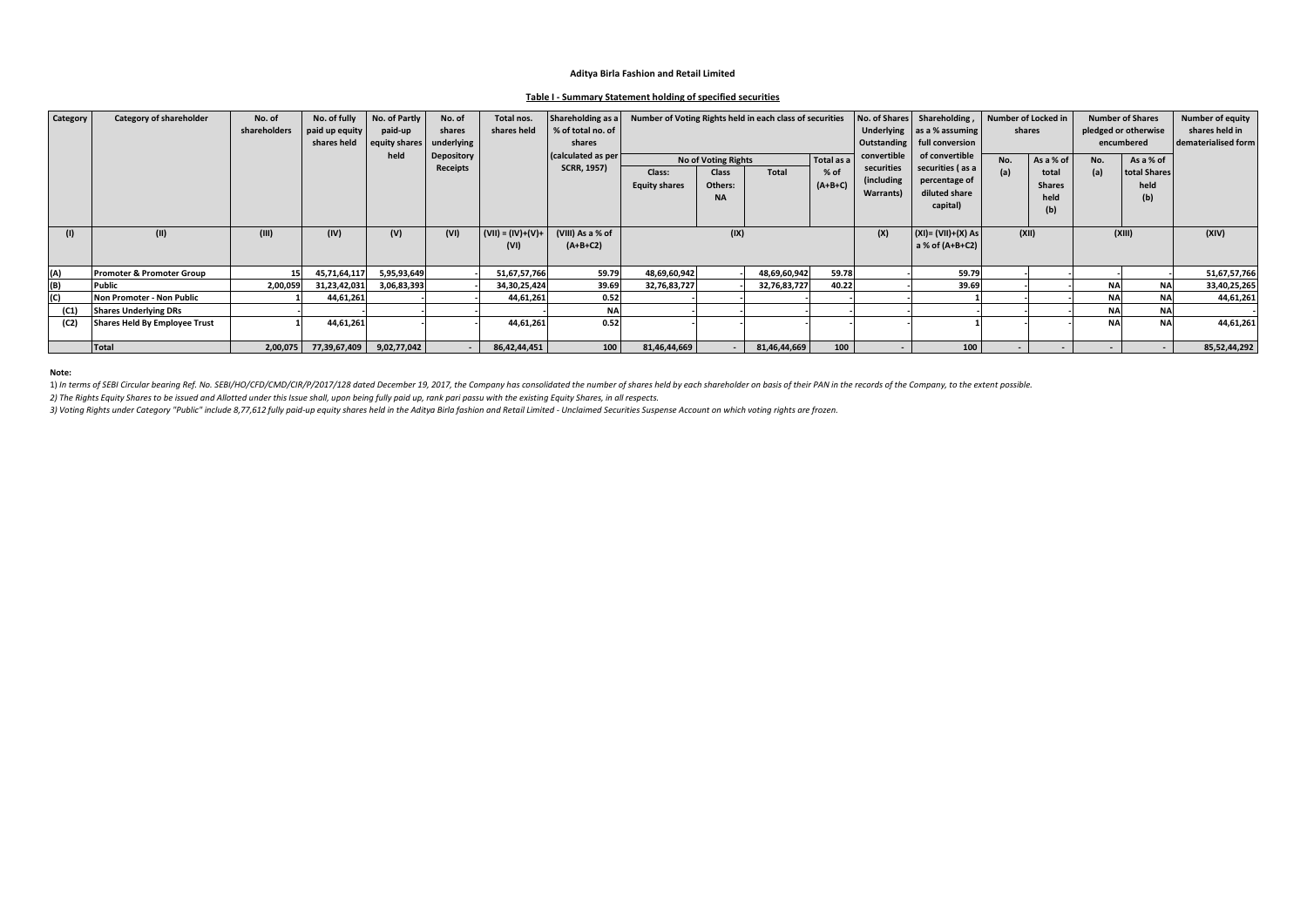#### **Table II - Statement showing shareholding pattern of the Promoter and Promoter Group**

|     | Category & Name of the shareholders                                             | No. of<br>shareholders | No. of fully paid Partly paid-up<br>up equity shares equity shares<br>held | held             | No. of<br>shares<br>underlying<br><b>Depository</b> | Total no. of<br>shares held | <b>Shareholding</b><br>% calculated<br>as per SCRR,<br>1957 |                                | Number of Voting Rights held in each class of securities |                    |                                           |                                         | Shareholding,<br>as a %<br>assuming full<br>conversion of | <b>Number of Locked</b><br>in shares |                                     | <b>Number of Shares</b><br>pledged or<br>otherwise<br>encumbered |                                     | Number of<br>equity shares<br>held in<br>dematerialised |
|-----|---------------------------------------------------------------------------------|------------------------|----------------------------------------------------------------------------|------------------|-----------------------------------------------------|-----------------------------|-------------------------------------------------------------|--------------------------------|----------------------------------------------------------|--------------------|-------------------------------------------|-----------------------------------------|-----------------------------------------------------------|--------------------------------------|-------------------------------------|------------------------------------------------------------------|-------------------------------------|---------------------------------------------------------|
|     |                                                                                 |                        |                                                                            |                  | <b>Receipts</b>                                     |                             |                                                             |                                | <b>No of Voting Rights</b>                               |                    | Total as a %<br>of total<br>voting rights | convertible<br>securities<br>(including | convertible<br>ecurities (as<br>a percentage              | No.<br>(a)                           | As a %<br>of total<br><b>Shares</b> | No.<br>(a)                                                       | As a %<br>of total<br><b>Shares</b> | form                                                    |
|     |                                                                                 |                        |                                                                            |                  |                                                     |                             |                                                             | Class:<br><b>Equity shares</b> | <b>Class</b><br>Others:<br><b>NA</b>                     | <b>Total</b>       | $(A+B+C)$                                 | Warrants)                               | of diluted<br>share capital)                              |                                      | held<br>(b)                         |                                                                  | held<br>(b)                         |                                                         |
|     | (1)                                                                             | (III)                  | (IV)                                                                       | (V)              | (VI)                                                | $(VII) = (IV)+(V)+$<br>(VI) | (VIII)<br>As a % of<br>$(A+B+C2)$                           | (IX)                           |                                                          |                    |                                           |                                         | $(XI) = (VII)+(X)$<br>As a % of<br>$(A+B+C2)$             | (XII)                                |                                     | (XIII)                                                           |                                     | (XIV)                                                   |
|     | Indian                                                                          |                        |                                                                            |                  |                                                     |                             |                                                             |                                |                                                          |                    |                                           |                                         |                                                           |                                      |                                     |                                                                  |                                     |                                                         |
| (a) | Individuals / Hindu Undivided Family                                            | -5                     | 7,08,254                                                                   | 2,31,000         | $\overline{a}$                                      | 9,39,254                    | 0.11                                                        | 8,23,754                       | $\sim$                                                   | 8,23,754           | 0.10                                      | $\sim$                                  | 0.11                                                      | $\overline{\phantom{a}}$             |                                     | $\overline{\phantom{a}}$                                         |                                     | 9,39,254                                                |
|     | Rajashree Birla                                                                 |                        | 6,63,696                                                                   | 2,00,000         | $\sim$                                              | 8,63,696                    | 0.10                                                        | 7,63,696                       | $\sim$                                                   | 7,63,696<br>28,966 | 0.09                                      | $\sim$                                  | 0.10                                                      | $\sim$                               | $\overline{\phantom{a}}$            | ×.                                                               |                                     | 8,63,696<br>33,966                                      |
|     | <b>Kumar Mangalam Birla</b><br>Neerja Birla                                     |                        | 23,966<br>10.270                                                           | 10,000<br>10.000 | $\sim$<br>$\sim$                                    | 33,966<br>20.270            | 0.00<br>0.00                                                | 28,966<br>15.270               | $\sim$<br>$\sim$                                         | 15.270             | 0.00<br>0.00                              | $\sim$<br>$\sim$                        | 0.00<br>0.00                                              | $\sim$<br>$\sim$                     | $\sim$                              | $\sim$<br>$\sim$                                                 |                                     | 20,270                                                  |
|     | Vasavadatta Baiai                                                               |                        | 9.542                                                                      | 10.000           | $\overline{\phantom{a}}$                            | 19.542                      | 0.00                                                        | 14.542                         | $\sim$                                                   | 14.542             | 0.00                                      | $\sim$                                  | 0.00                                                      | $\sim$                               | $\overline{a}$                      | $\sim$                                                           |                                     | 19,542                                                  |
|     | Aditya Vikram Kumarmangalam Birla HUF                                           | $\overline{1}$         | 780                                                                        | 1,000            | $\sim$                                              | 1.780                       | 0.00                                                        | 1.280                          | $\sim$                                                   | 1.280              | 0.00                                      | $\sim$                                  | 0.00                                                      | $\sim$                               | $\sim$                              | $\sim$                                                           |                                     | 1,780                                                   |
| (b) | Central Government / State Government(s)                                        | $\sim$                 | $\sim$                                                                     | $\sim$           | $\overline{\phantom{a}}$                            | $\overline{\phantom{a}}$    | $\sim$                                                      | $\overline{a}$                 | $\sim$                                                   |                    | $\overline{\phantom{a}}$                  | $\overline{\phantom{a}}$                | $\sim$                                                    | $\overline{\phantom{a}}$             | $\overline{\phantom{a}}$            | $\overline{\phantom{a}}$                                         |                                     | $\overline{\phantom{a}}$                                |
| (c) | <b>Financial Institutions / Banks</b>                                           | $\sim$                 |                                                                            |                  |                                                     |                             |                                                             |                                |                                                          |                    |                                           | $\overline{\phantom{a}}$                |                                                           |                                      |                                     |                                                                  |                                     |                                                         |
| (d) | Any Other (Specify)                                                             | 10                     | 45.64.55.863                                                               | 5.93.62.649      | $\sim$                                              | 51.58.18.512                | 59.68                                                       | 48.61.37.188                   | $\sim$                                                   | 48.61.37.188       | 59.67                                     | $\sim$                                  | 59.68                                                     | $\sim$                               | $\sim$                              | $\sim$                                                           | $\sim$                              | 51.58.18.512                                            |
|     | <b>Bodies Corporate</b>                                                         | 10                     | 45,64,55,863                                                               | 5,93,62,649      | $\overline{\phantom{a}}$                            | 51.58.18.512                | 59.68                                                       | 48,61,37,188                   |                                                          | 48,61,37,188       | 59.67                                     | $\sim$                                  | 59.68                                                     | $\overline{\phantom{a}}$             |                                     | $\overline{\phantom{a}}$                                         |                                     | 51,58,18,512                                            |
|     | Birla Group Holdings Private Limited                                            |                        | 17.15.06.727                                                               | 46.240           | $\sim$                                              | 17.15.52.967                | 19.85                                                       | 17.15.29.847                   | $\sim$                                                   | 17.15.29.847       | 21.06                                     | $\sim$                                  | 19.85                                                     | $\sim$                               | $\sim$                              | $\sim$                                                           |                                     | 17.15.52.967                                            |
|     | <b>GH Holdings Private Limited</b>                                              |                        | 8,50,30,930                                                                | 4,19,00,000      | $\sim$                                              | 12,69,30,930                | 14.69                                                       | 10,59,80,930                   |                                                          | 10,59,80,930       | 13.01                                     | $\sim$                                  | 14.69                                                     | $\sim$                               |                                     | $\sim$                                                           |                                     | 12,69,30,930                                            |
|     | <b>Grasim Industries Limited</b>                                                | $\overline{1}$         | 8.73.80.613                                                                | 1,02,13,318      | $\sim$                                              | 9.75.93.931                 | 11.29                                                       | 9.24.87.272                    |                                                          | 9.24.87.272        | 11.35                                     | $\sim$                                  | 11.29                                                     | $\sim$                               |                                     | ×.                                                               |                                     | 9,75,93,931                                             |
|     | <b>Jmang Commercial Company Private Limited</b>                                 |                        | 6,49,72,778                                                                | 94,220           | $\sim$                                              | 6,50,66,998                 | 7.53                                                        | 6,50,19,888                    |                                                          | 6,50,19,888        | 7.98                                      | $\sim$                                  | 7.53                                                      | $\overline{\phantom{a}}$             |                                     | $\sim$                                                           |                                     | 6,50,66,998                                             |
|     | lindalco Industries Limited                                                     |                        | 4,49,82,142                                                                | 52,57,652        | $\sim$                                              | 5,02,39,794                 | 5.81                                                        | 4,76,10,968                    | <b>1999</b>                                              | 4,76,10,968        | 5.84                                      | $\sim$                                  | 5.81                                                      | $\sim$                               |                                     |                                                                  |                                     | 5,02,39,794                                             |
|     | Pilani Investment and Industries Corporation Limited                            | $\overline{1}$         | 21,88,866                                                                  | 18,00,000        | $\sim$                                              | 39,88,866                   | 0.46                                                        | 30,88,866                      | $\sim$ $-$                                               | 30,88,866          | 0.38                                      | $\sim$                                  | 0.46                                                      | $\sim$                               | $\sim$                              | $\sim$                                                           | $\sim$                              | 39,88,866                                               |
|     | Birla Industrial Finance (India) Limited                                        |                        | 1,44,508                                                                   | 22,000           | $\sim$                                              | 1,66,508                    | 0.02                                                        | 1,55,508                       | $\sim$                                                   | 1,55,508           | 0.02                                      | $\sim$                                  | 0.02                                                      | $\sim$                               |                                     | $\sim$                                                           |                                     | 1,66,508                                                |
|     | <b>Birla Consultants Limited</b>                                                | $\overline{1}$         | 1,49,006                                                                   | 17,416           | $\sim$                                              | 1,66,422                    | 0.02                                                        | 1,57,714                       | $\sim$                                                   | 1,57,714           | 0.02                                      | $\sim$                                  | 0.02                                                      |                                      |                                     |                                                                  |                                     | 1,66,422                                                |
|     | <b>ABNL Investment Limited</b>                                                  |                        | 69,327                                                                     | 8,103            | $\sim$                                              | 77.430                      | 0.01                                                        | 73,379                         | $\sim$                                                   | 73,379             | 0.01                                      | $\sim$                                  | 0.01                                                      | $\overline{\phantom{a}}$             | $\sim$                              | $\sim$                                                           |                                     | 77,430                                                  |
|     | Birla Industrial Investments (India) Limited                                    | -1                     | 30,966                                                                     | 3,700            | $\overline{\phantom{a}}$                            | 34,666                      | 0.00                                                        | 32,816                         | $\sim$                                                   | 32,816             | 0.00                                      | $\sim$                                  | 0.00                                                      | $\sim$                               | $\overline{\phantom{a}}$            | $\sim$                                                           |                                     | 34,666                                                  |
|     | <b>ECE Industries Limited</b>                                                   | $\sim$                 |                                                                            | $\sim$           | $\sim$                                              | $\sim$                      | $\sim$                                                      | $\sim$                         | $\sim$                                                   |                    | $\sim$                                    | $\sim$                                  | $\sim$                                                    | $\sim$                               |                                     | $\sim$                                                           |                                     |                                                         |
|     | Sub Total (A)(1)                                                                | 15                     | 45,71,64,117                                                               | 5,95,93,649      |                                                     | 51,67,57,766                | 59.79                                                       | 48,69,60,942                   |                                                          | 48,69,60,942       | 59.78                                     | $\sim$                                  | 59.79                                                     | $\overline{a}$                       | $\sim$                              | $\sim$                                                           |                                     | 51,67,57,766                                            |
|     | Foreign                                                                         |                        |                                                                            |                  |                                                     |                             |                                                             |                                |                                                          |                    |                                           |                                         |                                                           |                                      |                                     |                                                                  |                                     |                                                         |
| (a) | Individuals (Non-Resident Individuals / Foreign Individuals)                    | $\sim$                 |                                                                            |                  | $\overline{\phantom{a}}$                            | ٠                           |                                                             | $\overline{\phantom{a}}$       |                                                          |                    |                                           | $\overline{\phantom{a}}$                |                                                           | $\overline{\phantom{a}}$             |                                     | $\overline{\phantom{a}}$                                         |                                     | $\overline{\phantom{a}}$                                |
| (b) | Government                                                                      | $\sim$                 | $\sim$                                                                     | $\sim$           | $\sim$                                              | $\sim$                      | $\sim$                                                      | $\sim$                         | $\sim$                                                   | $\sim$             | $\sim$                                    | $\sim$                                  | $\sim$                                                    | $\overline{\phantom{a}}$             | $\sim$                              | $\blacksquare$                                                   | $\overline{\phantom{a}}$            | $\overline{\phantom{a}}$                                |
| (c) | <b>Institutions</b>                                                             | $\sim$                 | $\overline{\phantom{a}}$                                                   | $\sim$           | $\overline{\phantom{a}}$                            | $\overline{\phantom{a}}$    | $\sim$                                                      | $\overline{\phantom{a}}$       | $\sim$                                                   | $\sim$             |                                           | $\overline{\phantom{a}}$                | $\sim$                                                    | $\overline{\phantom{a}}$             | $\overline{\phantom{a}}$            | $\overline{\phantom{a}}$                                         |                                     | $\overline{\phantom{a}}$                                |
| (d) | <b>Foreign Portfolio Investor</b>                                               | $\sim$                 | $\overline{\phantom{a}}$                                                   | $\sim$           | $\sim$                                              | $\sim$                      | $\sim$                                                      | $\sim$                         | $\sim$                                                   | $\sim$             | $\sim$                                    | $\sim$                                  | $\sim$                                                    | $\overline{a}$                       | $\sim$                              | $\sim$                                                           |                                     | $\sim$                                                  |
| (e) | Any Other (Specify)                                                             | $\sim$                 | $\sim$                                                                     | $\sim$           | $\overline{\phantom{a}}$                            | $\sim$                      | $\sim$                                                      | $\sim$                         | $\sim$                                                   |                    |                                           | $\sim$                                  | $\sim$                                                    | $\overline{\phantom{a}}$             |                                     | $\overline{\phantom{a}}$                                         |                                     |                                                         |
|     | Sub Total (A)(2)                                                                | $\sim$                 |                                                                            | $\sim$           | $\blacksquare$                                      | $\sim$                      | $\sim$                                                      |                                |                                                          |                    |                                           | $\sim$                                  |                                                           |                                      | $\sim$                              | $\overline{\phantom{a}}$                                         |                                     |                                                         |
|     | <b>Total Shareholding of Promoter and Promoter Group</b><br>$(A)=(A)(1)+(A)(2)$ | 15                     | 45,71,64,117                                                               | 5,95,93,649      | $\sim$                                              | 51,67,57,766                | 59.79                                                       | 48,69,60,942                   |                                                          | 48,69,60,942       | 59.78                                     | $\sim$                                  | 59.79                                                     |                                      |                                     | $\overline{\phantom{a}}$                                         |                                     | 51,67,57,766                                            |

*Note(s):* 

(1) In terms of SEBI Circular bearing Ref. No. SEBI/HO/CFD/CMD/CIR/P/2017/128 dated December 19, 2017, the Company has consolidated the number of shares held by each shareholder on basis of their PAN in the records of the

**Details of Shares which remain unclaimed may be given here along with details such as number of shareholders, outstanding shares held in demat/unclaimed suspense account, voting rights which are frozen etc. - NA**

#### **Format Notes:**

**(1) PAN would not be displayed on website of Stock Exchange(s)** 

**(2) The term 'Encumbrance' has the same meaning as assigned under regulation 28(3) of SEBI (Substantial Acquisition of Shares and Takeovers) Regulations, 2011.**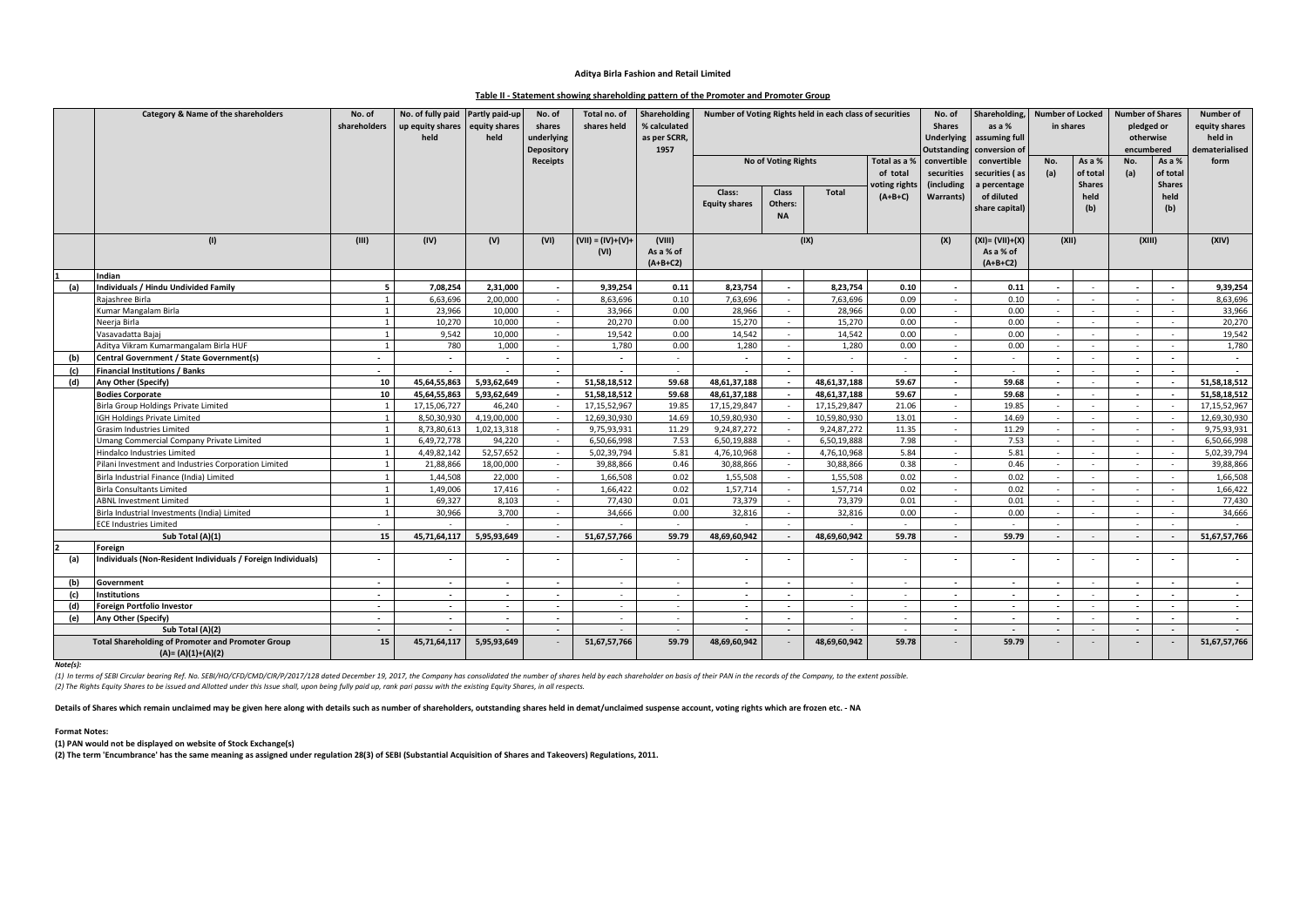# **Table III - Statement showing shareholding pattern of the Public shareholder**

|                               | Category & Name of the shareholders                            | No. of<br>shareholders | No. of fully<br>paid up equity<br>shares held | Partly paid-<br>up equity<br>shares held | No. of<br>shares<br>underlying<br>Depository | Total nos.<br>shares held | Shareholding<br>% calculated<br>as per SCRR,<br>1957 As a % | Number of Voting Rights held in each class of securities |                            |              |                              | No. of<br><b>Shares</b><br><b>Underlying</b><br><b>Outstanding</b> | Shareholding<br>as a $%$<br>assuming full<br>conversion of | <b>Number of Locked</b><br><b>Number of Shares</b><br>in shares<br>pledged or<br>otherwise<br>encumbered |                          |            | Number of<br>equity shares<br>held in<br>dematerialised |              |
|-------------------------------|----------------------------------------------------------------|------------------------|-----------------------------------------------|------------------------------------------|----------------------------------------------|---------------------------|-------------------------------------------------------------|----------------------------------------------------------|----------------------------|--------------|------------------------------|--------------------------------------------------------------------|------------------------------------------------------------|----------------------------------------------------------------------------------------------------------|--------------------------|------------|---------------------------------------------------------|--------------|
|                               |                                                                |                        |                                               |                                          | Receipts                                     |                           | of $(A+B+C2)$                                               |                                                          | <b>No of Voting Rights</b> |              | Total as a %<br>of $(A+B+C)$ | convertible<br>securities<br><i>(including</i>                     | convertible<br>securities (as a                            | No.<br>(a)                                                                                               | As a %<br>of total       | No.<br>(a) | As a %<br>of total                                      | form         |
|                               |                                                                |                        |                                               |                                          |                                              |                           |                                                             | Class:<br><b>Equity shares</b>                           | <b>Class</b><br>Others:    | <b>Total</b> |                              | <b>Warrants)</b>                                                   | percentage of<br>diluted share                             |                                                                                                          | <b>Shares</b><br>held    |            | <b>Shares</b><br>held                                   |              |
|                               |                                                                |                        |                                               |                                          |                                              |                           |                                                             |                                                          | <b>NA</b>                  |              |                              |                                                                    | capital)                                                   |                                                                                                          | (b)                      |            | (b)                                                     |              |
|                               | (1)                                                            | (III)                  | (IV)                                          | (V)                                      | (VI)                                         | $(VII) = (IV)+(V)+$       | (VIII) As a %                                               |                                                          | (IX)                       |              |                              | (X)                                                                | $(XI) = (VII)+(X)$                                         | (XII)                                                                                                    |                          | (XIII)     |                                                         | (XIV)        |
|                               |                                                                |                        |                                               |                                          |                                              | (VI)                      | of $(A+B+C2)$                                               |                                                          |                            |              |                              |                                                                    | As a % of                                                  |                                                                                                          |                          |            |                                                         |              |
|                               |                                                                |                        |                                               |                                          |                                              |                           |                                                             |                                                          |                            | $(A+B+C2)$   |                              |                                                                    |                                                            |                                                                                                          |                          |            |                                                         |              |
|                               | <b>Institutions</b>                                            |                        |                                               |                                          |                                              |                           |                                                             |                                                          |                            |              |                              |                                                                    |                                                            |                                                                                                          |                          |            |                                                         |              |
| (a)                           | <b>Mutual Funds</b>                                            |                        | 35 15,05,44,668                               | 1,44,82,287                              |                                              | 16,50,26,955              | 19.09                                                       | 15,77,85,812                                             |                            | 15,77,85,812 | 19.37                        |                                                                    | 19.09                                                      |                                                                                                          |                          | <b>NA</b>  | <b>NA</b>                                               | 16,49,87,922 |
|                               | Reliance Mutual Fund and its Affiliates                        |                        | 4,70,51,551                                   | 52,95,161                                | $\sim$                                       | 5,23,46,712               | 6.06                                                        | 4,96,99,132                                              |                            | 4,96,99,132  | 6.10                         | <b>1979</b>                                                        | 6.06                                                       | $\sim$                                                                                                   |                          | <b>NA</b>  | <b>NA</b>                                               | 5,23,46,712  |
|                               | UTI Mutual Fund and its Affiliates                             |                        | 2.22.68.662                                   | 30.13.158                                | $\sim$                                       | 2,52,81,820               | 2.93                                                        | 2,37,75,241                                              |                            | 2,37,75,241  | 2.92                         |                                                                    | 2.93                                                       |                                                                                                          |                          | <b>NA</b>  | <b>NA</b>                                               | 2,52,81,820  |
|                               | Franklin Mutual Fund and its Affiliates                        |                        | 1,76,75,691                                   | 20,65,985                                | $\sim$                                       | 1.97.41.676               | 2.28                                                        | 1,87,08,684                                              |                            | 1,87,08,684  | 2.30                         |                                                                    | 2.28                                                       |                                                                                                          |                          | <b>NA</b>  | <b>NA</b>                                               | 1,97,41,676  |
|                               | <b>ITPL Mutual Fund and its Affiliates</b>                     |                        | 1,33,45,155                                   |                                          | $\sim$                                       | 1,33,45,155               | 1.54                                                        | 1,33,45,155                                              |                            | 1,33,45,155  | 1.64                         |                                                                    | 1.54                                                       |                                                                                                          |                          | <b>NA</b>  | <b>NA</b>                                               | 1,33,45,155  |
|                               | Sundaram Mutual Fund and its Affiliates                        |                        | 1,05,96,755                                   | 12,70,265                                | $\sim$                                       | 1.18.67.020               | 1.37                                                        | 1,12,31,888                                              |                            | 1,12,31,888  | 1.38                         | $\sim$                                                             | 1.37                                                       | $\sim$                                                                                                   |                          | <b>NA</b>  | <b>NA</b>                                               | 1,18,67,020  |
|                               | Mirae Asset Mutual Fund and its Affiliates                     |                        | 1,09,47,608                                   |                                          | $\sim$                                       | 1,09,47,608               | 1.27                                                        | 1,09,47,608                                              | $\sim$                     | 1,09,47,608  | 1.34                         |                                                                    | 1.27                                                       | $\sim$                                                                                                   | <b>COL</b>               | <b>NA</b>  | <b>NA</b>                                               | 1,09,47,608  |
| (b)                           | <b>Venture Capital Funds</b>                                   |                        |                                               | $\overline{\phantom{a}}$                 | $\sim$                                       |                           | $\sim$                                                      |                                                          |                            |              |                              |                                                                    |                                                            |                                                                                                          | $\overline{\phantom{a}}$ | <b>NA</b>  | <b>NA</b>                                               |              |
| (c)                           | <b>Alternate Investment Funds</b>                              |                        | 5,89,489                                      | 87,718                                   | $\sim$                                       | 6,77,207                  | 0.08                                                        | 6,33,348                                                 | $\sim$                     | 6,33,348     | 0.08                         |                                                                    | 0.08                                                       |                                                                                                          |                          | <b>NA</b>  | <b>NA</b>                                               | 6,77,207     |
| (d)                           | Foreign Venture Capital Investors                              |                        |                                               |                                          |                                              |                           |                                                             |                                                          |                            |              |                              |                                                                    |                                                            |                                                                                                          |                          | <b>NA</b>  | <b>NA</b>                                               |              |
| (e)                           | <b>Foreign Portfolio Investors</b>                             | 108                    | 4,56,39,287                                   | 46,40,407                                | $\sim$                                       | 5,02,79,694               | 5.82                                                        | 4,79,59,491                                              | $\sim$                     | 4,79,59,491  | 5.89                         | $\sim$                                                             | 5.82                                                       |                                                                                                          |                          | <b>NA</b>  | <b>NA</b>                                               | 5,02,60,485  |
|                               | India Opportunities Growth Fund Ltd. - Pinewood Strategy       |                        | 87,14,518                                     | 10,18,580                                | $\sim$                                       | 97,33,098                 | 1.13                                                        | 92,23,808                                                |                            | 92,23,808    | 1.13                         |                                                                    | 1.13                                                       |                                                                                                          |                          | <b>NA</b>  | <b>NA</b>                                               | 97,33,098    |
|                               | <b>Financial Institutions/Banks</b>                            | 45                     | 7,45,723                                      |                                          | $\sim$                                       | 7,45,723                  | 0.09                                                        | 7,45,723                                                 |                            | 7,45,723     | 0.09                         |                                                                    | 0.09                                                       |                                                                                                          |                          | <b>NA</b>  | <b>NA</b>                                               | 7,09,434     |
| $\lbrack \mathcal{Q} \rbrack$ | <b>Insurance Companies</b>                                     | 15 I                   | 2,18,20,762                                   | 13,64,522                                | $\sim$                                       | 2,31,85,284               | 2.68                                                        | 2,25,03,023                                              |                            | 2,25,03,023  | 2.76                         |                                                                    | 2.68                                                       |                                                                                                          | $\sim$                   | <b>NA</b>  | <b>NA</b>                                               | 2,31,55,847  |
|                               | ICICI Prudential Life Insurance Company Limited                |                        | 1,06,73,448                                   | 10,82,818                                | $\sim$                                       | 1,17,56,266               | 1.36                                                        | 1,12,14,857                                              | $\sim$                     | 1,12,14,857  | 1.38                         | $\sim$                                                             | 1.36                                                       | $\sim$                                                                                                   |                          | <b>NA</b>  | NA                                                      | 1,17,56,266  |
| (h)                           | <b>Provident Funds/ Pension Funds</b>                          | $\sim$                 |                                               | $\overline{\phantom{a}}$                 | $\sim$                                       | $\sim$                    | $\sim$                                                      |                                                          | $\sim$                     | $\sim$       | $\sim$                       | $\sim$                                                             | $\sim$                                                     | $\sim$                                                                                                   | $\overline{\phantom{a}}$ | <b>NA</b>  | <b>NA</b>                                               | $\sim$       |
| (i)                           | Any other (Specify)                                            | 41                     | 1.22.961                                      | $\overline{\phantom{a}}$                 | $\sim$                                       | 1.22.961                  | 0.01                                                        | 1,22,961                                                 |                            | 1.22.961     | 0.02                         |                                                                    | 0.01                                                       |                                                                                                          |                          | <b>NA</b>  | <b>NA</b>                                               | 12,816       |
|                               | Foreign Banks                                                  | 39                     | 36.017                                        | $\sim$                                   | $\sim$                                       | 36.017                    | 0.00                                                        | 36,017                                                   | $\sim$                     | 36.017       | 0.00                         |                                                                    | 0.00                                                       |                                                                                                          |                          | <b>NA</b>  | <b>NA</b>                                               | 12,816       |
|                               | UTI                                                            | $\overline{2}$         | 86.944                                        |                                          | $\sim$                                       | 86.944                    | 0.01                                                        | 86,944                                                   |                            | 86.944       | 0.01                         |                                                                    | 0.01                                                       |                                                                                                          |                          | <b>NA</b>  | <b>NA</b>                                               |              |
|                               | Sub Total (B)(1)                                               |                        | 248 21,94,62,890                              | 2,05,74,934                              | $\sim$                                       | 24,00,37,824              | 27.77                                                       | 22,97,50,357                                             | $\sim$                     | 22,97,50,357 | 28.20                        | $\sim$                                                             | 27.77                                                      |                                                                                                          |                          | <b>NA</b>  | <b>NA</b>                                               | 23,98,03,711 |
|                               | Central Government/ State Government(s)/ President of<br>India |                        | 45,82,518                                     | 5,35,494                                 | $\sim$                                       | 51,18,012                 | 0.59                                                        | 48,50,265                                                |                            | 48,50,265    | 0.60                         |                                                                    | 0.59                                                       |                                                                                                          |                          | <b>NA</b>  | <b>NA</b>                                               | 51,18,012    |
|                               | Sub Total (B)(2)                                               |                        | 45,82,518                                     | 5,35,494                                 |                                              | 51,18,012                 | 0.59                                                        | 48,50,265                                                |                            | 48,50,265    | 0.60                         |                                                                    | 0.59                                                       |                                                                                                          |                          | <b>NA</b>  | <b>NA</b>                                               | 51,18,012    |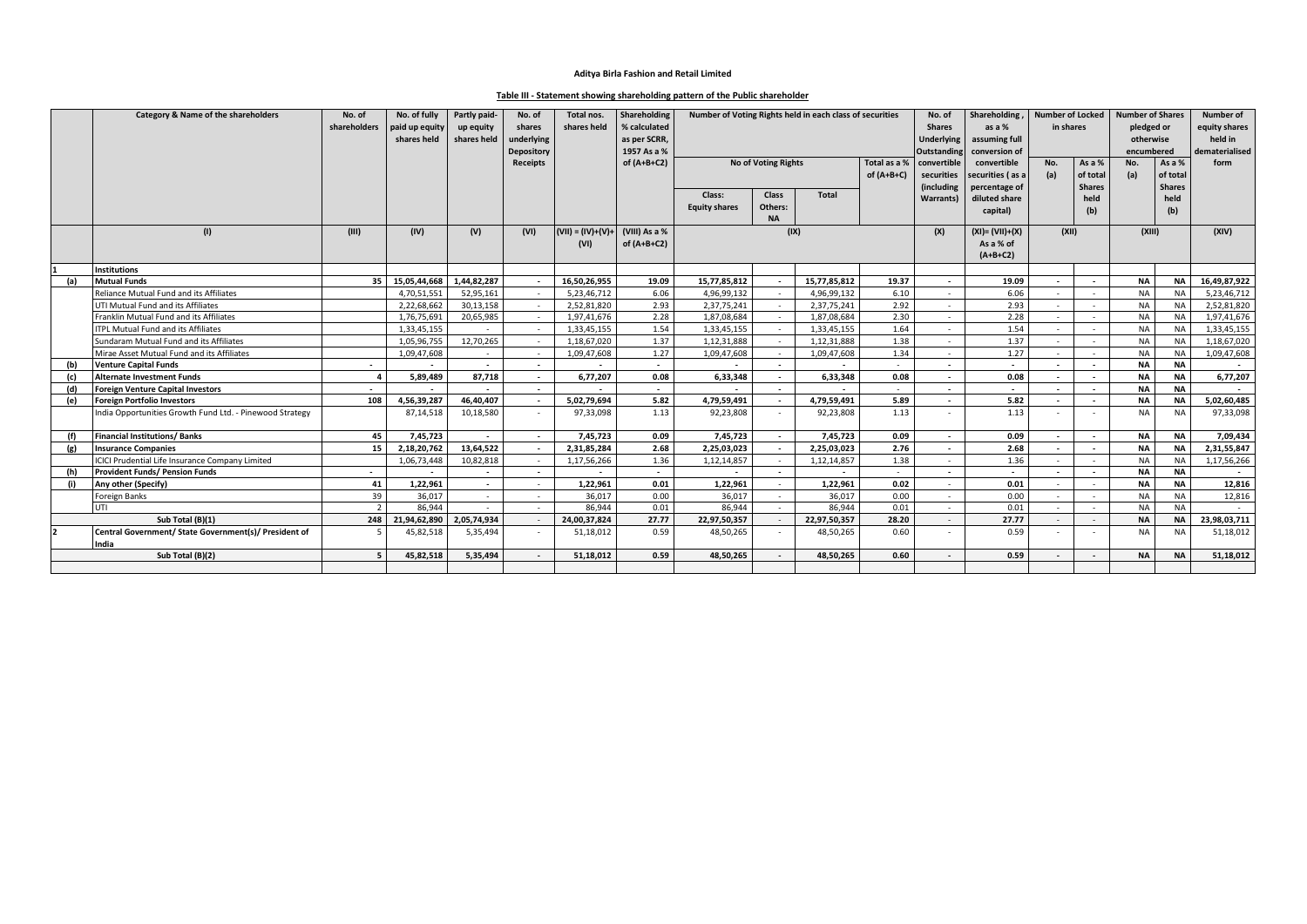#### **Table III - Statement showing shareholding pattern of the Public shareholder**

|     | Category & Name of the shareholders                                                    | No. of<br>shareholders | No. of fully<br>paid up equity<br>shares held | Partly paid-<br>up equity<br>shares held | No. of<br>shares<br>underlying<br>Depository | Total nos.<br>shares held   | Shareholding<br>% calculated<br>as per SCRR,<br>1957 As a % | Number of Voting Rights held in each class of securities |                                      | No. of<br><b>Shares</b><br><b>Underlying</b><br>Outstanding | Shareholding<br>as a %<br>assuming full<br>conversion of | <b>Number of Locked</b><br>in shares             |                                               | Number of<br><b>Number of Shares</b><br>pledged or<br>equity shares<br>otherwise<br>held in<br>dematerialised<br>encumbered |             |                                     |             |              |
|-----|----------------------------------------------------------------------------------------|------------------------|-----------------------------------------------|------------------------------------------|----------------------------------------------|-----------------------------|-------------------------------------------------------------|----------------------------------------------------------|--------------------------------------|-------------------------------------------------------------|----------------------------------------------------------|--------------------------------------------------|-----------------------------------------------|-----------------------------------------------------------------------------------------------------------------------------|-------------|-------------------------------------|-------------|--------------|
|     |                                                                                        |                        |                                               |                                          | <b>Receipts</b>                              |                             | of $(A+B+C2)$                                               | <b>No of Voting Rights</b>                               |                                      | Total as a %<br>of $(A+B+C)$                                | convertible<br>securities<br>(including                  | convertible<br>securities (as a<br>percentage of | No.<br>(a)                                    | As a %<br>of total<br><b>Shares</b>                                                                                         | No.<br>(a)  | As a %<br>of total<br><b>Shares</b> | form        |              |
|     |                                                                                        |                        |                                               |                                          |                                              |                             |                                                             | Class:<br><b>Equity shares</b>                           | <b>Class</b><br>Others:<br><b>NA</b> | Total                                                       |                                                          | Warrants)                                        | diluted share<br>capital)                     |                                                                                                                             | held<br>(b) |                                     | held<br>(b) |              |
|     | (1)                                                                                    | (III)                  | (IV)                                          | (V)                                      | (VI)                                         | $(VII) = (IV)+(V)+$<br>(VI) | (VIII) As a %<br>of $(A+B+C2)$                              | (IX)                                                     |                                      |                                                             |                                                          | (X)                                              | $(XI) = (VII)+(X)$<br>As a % of<br>$(A+B+C2)$ | (XII)                                                                                                                       |             | (XIII)                              |             | (XIV)        |
|     | <b>Non-Institutions</b>                                                                |                        |                                               |                                          |                                              |                             |                                                             |                                                          |                                      |                                                             |                                                          |                                                  |                                               |                                                                                                                             |             |                                     |             |              |
| (a) | <b>Individuals</b>                                                                     | 1,90,241               | 7,07,58,364                                   | 68,58,751                                | $\sim$                                       | 7,76,17,115                 | 8.98                                                        | 7,41,87,740                                              |                                      | 7,41,87,740                                                 | 9.11                                                     |                                                  | 8.98                                          |                                                                                                                             |             | <b>NA</b>                           | <b>NA</b>   | 7,04,92,490  |
|     | Individual shareholders holding nominal share capital up<br>to Rs. 2 lakhs.            | 1,90,069               | 6,04,82,276                                   | 43,81,354                                | $\sim$                                       | 6,48,63,630                 | 7.51                                                        | 6,26,72,953                                              |                                      | 6,26,72,953                                                 | 7.69                                                     |                                                  | 7.51                                          |                                                                                                                             |             | <b>NA</b>                           | <b>NA</b>   | 5,78,66,310  |
|     | ii. Individual shareholders holding nominal share capital in<br>excess of Rs. 2 lakhs. | 172                    | 1,02,76,088                                   | 24,77,397                                | $\sim$                                       | 1,27,53,485                 | 1.48                                                        | 1,15,14,787                                              |                                      | 1,15,14,787                                                 | 1.41                                                     | . н.                                             | 1.48                                          | $\sim$                                                                                                                      |             | <b>NA</b>                           | <b>NA</b>   | 1,26,26,180  |
| (b) | <b>NBFCs registered with RBI</b>                                                       | $\overline{2}$         | 20,000                                        | 1,753                                    | $\sim$                                       | 21,753                      | 0.00                                                        | 20,877                                                   | $\overline{\phantom{a}}$             | 20,877                                                      | 0.00                                                     | $\sim$                                           | 0.00                                          | $\overline{\phantom{a}}$                                                                                                    |             | NA                                  | <b>NA</b>   | 21,753       |
| (c) | <b>Employee Trusts</b>                                                                 |                        |                                               |                                          | $\sim$                                       |                             |                                                             | $\sim$                                                   |                                      | $\overline{\phantom{a}}$                                    |                                                          |                                                  |                                               | $\overline{\phantom{a}}$                                                                                                    |             | <b>NA</b>                           | <b>NA</b>   | $\sim$       |
| (d) | <b>Overseas Depositories(holding DRs) (balancing figure)</b>                           | $\sim$                 |                                               |                                          | $\sim$                                       |                             |                                                             | $\sim$                                                   |                                      |                                                             |                                                          |                                                  |                                               |                                                                                                                             |             | <b>NA</b>                           | <b>NA</b>   | $\sim$       |
| (e) | Any Other (Specify)                                                                    | 9,563                  | 1,75,18,259                                   | 27,12,461                                | $\sim$                                       | 2,02,30,720                 | 2.34                                                        | 1,88,74,489                                              |                                      | 1,88,74,489                                                 | 2.32                                                     | $\sim$                                           | 2.34                                          | $\overline{\phantom{a}}$                                                                                                    |             | <b>NA</b>                           | <b>NA</b>   | 1,85,89,299  |
|     | Trusts                                                                                 | 23                     | 2.07.639                                      | 30                                       | $\sim$                                       | 2,07,669                    | 0.02                                                        | 2,07,654                                                 | $\sim$                               | 2.07.654                                                    | 0.03                                                     | . н.                                             | 0.02                                          | $\sim$                                                                                                                      |             | <b>NA</b>                           | <b>NA</b>   | 1,92,305     |
|     | <b>Foreign Nationals</b>                                                               | 12                     | 1.06.059                                      |                                          | $\sim$                                       | 1.06.059                    | 0.01                                                        | 1.06.059                                                 |                                      | 1.06.059                                                    | 0.01                                                     |                                                  | 0.01                                          |                                                                                                                             |             | <b>NA</b>                           | <b>NA</b>   | 1,00,319     |
|     | <b>Hindu Undivided Family</b>                                                          | 2.420                  | 18.26.498                                     | 1,87,312                                 | $\sim$                                       | 20,13,810                   | 0.23                                                        | 19,20,154                                                |                                      | 19,20,154                                                   | 0.24                                                     |                                                  | 0.23                                          |                                                                                                                             |             | <b>NA</b>                           | <b>NA</b>   | 20,09,966    |
|     | Non Resident Indians (Non Repat)                                                       | 1,764                  | 16,74,311                                     | 26,897                                   | $\sim$                                       | 17,01,208                   | 0.20                                                        | 16,87,760                                                |                                      | 16,87,760                                                   | 0.21                                                     |                                                  | 0.20                                          |                                                                                                                             |             | <b>NA</b>                           | <b>NA</b>   | 16,20,084    |
|     | Non Resident Indians (Repat)                                                           | 3,863                  | 30,97,747                                     | 37,183                                   | $\sim$                                       | 31,34,930                   | 0.36                                                        | 31,16,339                                                |                                      | 31,16,339                                                   | 0.38                                                     |                                                  | 0.36                                          |                                                                                                                             |             | <b>NA</b>                           | <b>NA</b>   | 16,99,322    |
|     | <b>Clearing Member</b>                                                                 | 224                    | 13,46,810                                     | 2,03,886                                 | $\sim$                                       | 15,50,696                   | 0.18                                                        | 14,48,753                                                |                                      | 14,48,753                                                   | 0.18                                                     | . н.                                             | 0.18                                          |                                                                                                                             |             | <b>NA</b>                           | <b>NA</b>   | 15,50,696    |
|     | <b>Bodies Corporate</b>                                                                | 1,257                  | 92,59,195                                     | 22,57,153                                | $\sim$                                       | 1,15,16,348                 | 1.33                                                        | 1,03,87,771                                              |                                      | 1,03,87,771                                                 | 1.28                                                     |                                                  | 1.33                                          |                                                                                                                             |             | <b>NA</b>                           | <b>NA</b>   | 1,14,16,607  |
|     | Sub Total (B)(3)                                                                       | 1,99,806               | 8,82,96,623                                   | 95,72,965                                | $\sim$                                       | 9,78,69,588                 | 11.32                                                       | 9,30,83,105                                              |                                      | 9,30,83,105                                                 | 11.43                                                    |                                                  | 11.32                                         |                                                                                                                             |             | <b>NA</b>                           | <b>NA</b>   | 8,91,03,542  |
|     | Total Public Shareholding (B)= (B)(1)+(B)(2)+(B)(3)                                    | 2.00.059               | 31,23,42,031                                  | 3,06,83,393                              |                                              | 34, 30, 25, 424             | 39.69                                                       | 32,76,83,727                                             |                                      | 32,76,83,727                                                | 40.22                                                    |                                                  | 39.69                                         |                                                                                                                             |             | <b>NA</b>                           | <b>NA</b>   | 33,40,25,265 |

#### **Notes:**

*(1) The categorization in this statement is based on the category of each shareholder mentioned in the records of the Depositories.*

(2) In terms of SEBI Circular bearing Ref. No. SEBI/HO/CFD/CMD/CIR/P/2017/128 dated December 19, 2017, the Company has consolidated the number of shares held by each shareholder on basis of their PAN in the records of the *(3) Foreign Portfolio Investors include Foreign Institutional Investors.*

*(4)The Rights Equity Shares to be issued and Allotted under this Issue shall, upon being fully paid up, rank pari passu with the existing Equity Shares, in all respects.*

#### **Details of the shareholders acting as persons in Concert including their Shareholding (No. and %): NA**

**Details of Shares which remain unclaimed may be given hear along with details such as number of shareholders, outstanding shares held in demat/unclaimed suspense account, voting rights which are frozen etc.:**

| Sr. No. | <b>Number of shareholders</b> | <b>Voting rights</b><br>which are<br>frozen | <b>Disclosure of</b><br>notes on<br>shares which<br>remain<br>unclaimed for<br>public<br>shareholders |
|---------|-------------------------------|---------------------------------------------|-------------------------------------------------------------------------------------------------------|
|         | 5,539                         | 8,77,612                                    |                                                                                                       |

**Note:**

*Excludes 78 shares which are in process of being transferred to the identified shareholders.*

## **Format Notes:**

**(1) PAN would not be displayed on website of Stock Exchange(s).** 

**(2) The above format needs to disclose name of all holders holding more than 1% of total number of shares**

**(3) W.r.t. the information pertaining to Depository Receipts, the same may be disclosed in the respective columns to the extent information available and the balance to be disclosed as held by custodian.**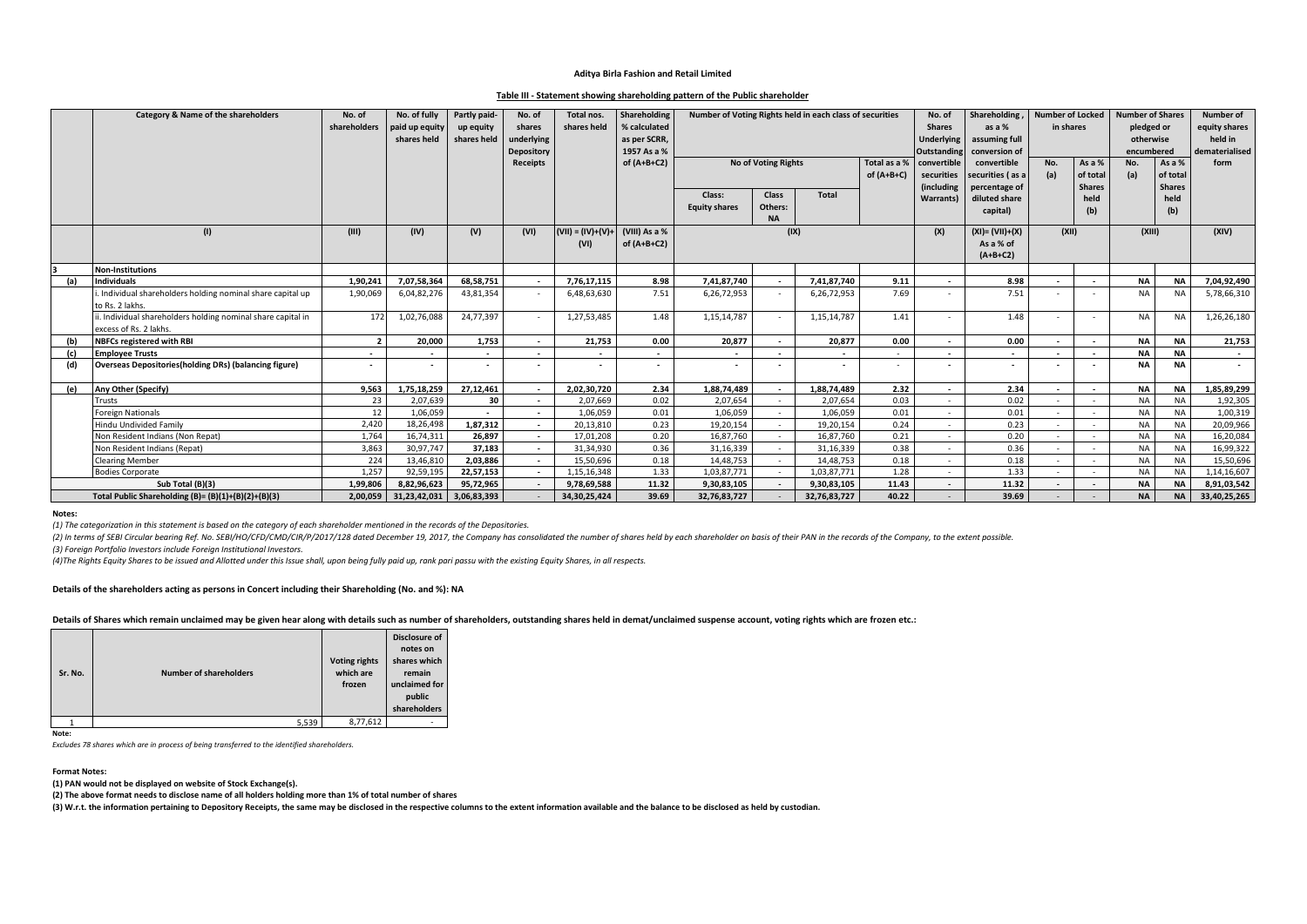## **Table IV - Statement showing shareholding pattern of the Non Promoter- Non Public shareholder**

| Category & Name of the shareholders                            | No. of | No. of fully                | Partly  | No. of     | Total nos.                           | Shareholding             |                                 |           | Number of Voting Rights held in each class of securities |                          | No. of                                        | Shareholding,      | Number of Locked in |            | <b>Number of Shares</b> |                | Number of     |
|----------------------------------------------------------------|--------|-----------------------------|---------|------------|--------------------------------------|--------------------------|---------------------------------|-----------|----------------------------------------------------------|--------------------------|-----------------------------------------------|--------------------|---------------------|------------|-------------------------|----------------|---------------|
|                                                                |        | shareholders paid up equity | paid-up | shares     | shares held                          | % calculated             |                                 |           |                                                          |                          | <b>Shares</b>                                 | as a % assuming    | shares              |            | pledged or              |                | equity shares |
|                                                                |        | shares held                 | equity  | underlying |                                      | as per SCRR,             |                                 |           |                                                          |                          | Underlying full conversion                    |                    |                     |            | otherwise               |                | held in       |
|                                                                |        |                             | shares  | Depository |                                      | 1957 As a % of           |                                 |           |                                                          |                          | Outstanding of convertible                    |                    |                     | encumbered |                         | dematerialised |               |
|                                                                |        |                             | held    | Receipts   |                                      | $(A+B+C2)$               | <b>No of Voting Rights</b>      |           |                                                          |                          | Total as a %   convertible   securities (as a | No.                | As a %              | No.        | As a %                  | form           |               |
|                                                                |        |                             |         |            |                                      |                          | of $(A+B+C)$                    |           |                                                          | securities               | percentage of                                 | (a)                | of total            | (a)        | of total                |                |               |
|                                                                |        |                             |         |            |                                      |                          | <b>Class</b><br>Total<br>Class: |           |                                                          | (including               | diluted share                                 |                    | <b>Shares</b>       |            | <b>Shares</b>           |                |               |
|                                                                |        |                             |         |            |                                      |                          |                                 |           |                                                          |                          | Warrants)                                     | capital)           |                     | held       |                         | held           |               |
|                                                                |        |                             |         |            |                                      |                          | <b>Equity shares</b>            | Others:   |                                                          |                          |                                               |                    |                     | (b)        |                         | (b)            |               |
|                                                                |        |                             |         |            |                                      |                          |                                 | <b>NA</b> |                                                          |                          |                                               |                    |                     |            |                         |                |               |
| (1)                                                            | (III)  | (IV)                        | (V)     | (VI)       | $(VII) = (IV)+(V)+ (VIII)$ As a % of |                          |                                 |           | (IX)                                                     |                          | (X)                                           | $(XI) = (VII)+(X)$ | (XII)               |            | (XIII)                  |                | (XIV)         |
|                                                                |        |                             |         |            | (VI)                                 | $(A+B+C2)$               |                                 |           |                                                          |                          |                                               | As a % of          |                     |            |                         |                |               |
|                                                                |        |                             |         |            |                                      |                          |                                 |           |                                                          |                          | $(A+B+C2)$                                    |                    |                     |            |                         |                |               |
| <b>Custodian/DR Holder</b>                                     |        |                             | . .     | $\sim$     |                                      | $\overline{\phantom{a}}$ |                                 | $\sim$    |                                                          | $\sim$                   | $\sim$                                        | -                  | $\sim$              | $\sim$     | <b>NA</b>               | <b>NA</b>      | $\sim$        |
| Employee Benefit Trust (under SEBI (Share based                |        | 44,61,261                   |         |            | 44,61,261                            | 0.52                     |                                 |           |                                                          |                          |                                               | 0.52               |                     |            | <b>NA</b>               | <b>NA</b>      | 44,61,261     |
| <b>Employee Benefit) Regulations, 2014)</b>                    |        |                             |         |            |                                      |                          |                                 |           |                                                          |                          |                                               |                    |                     |            |                         |                |               |
| Total Non-Promoter- Non Public Shareholding (C)= (C)(1)+(C)(2) |        | 44,61,261                   |         |            | 44,61,261                            | 0.52                     |                                 |           |                                                          | $\overline{\phantom{0}}$ |                                               | 0.52               |                     |            | <b>NA</b>               | <b>NA</b>      | 44,61,261     |

**Format Notes:**

**(1) PAN would not be displayed on website of Stock Exchange(s).** 

**(2) The above format needs to disclose name of all holders holding more than 1% of total number of shares**

**(3) W.r.t. the information pertaining to Depository Receipts, the same may be disclosed in the respective columns to the extent information available and the balance to be disclosed as held by custodian.**